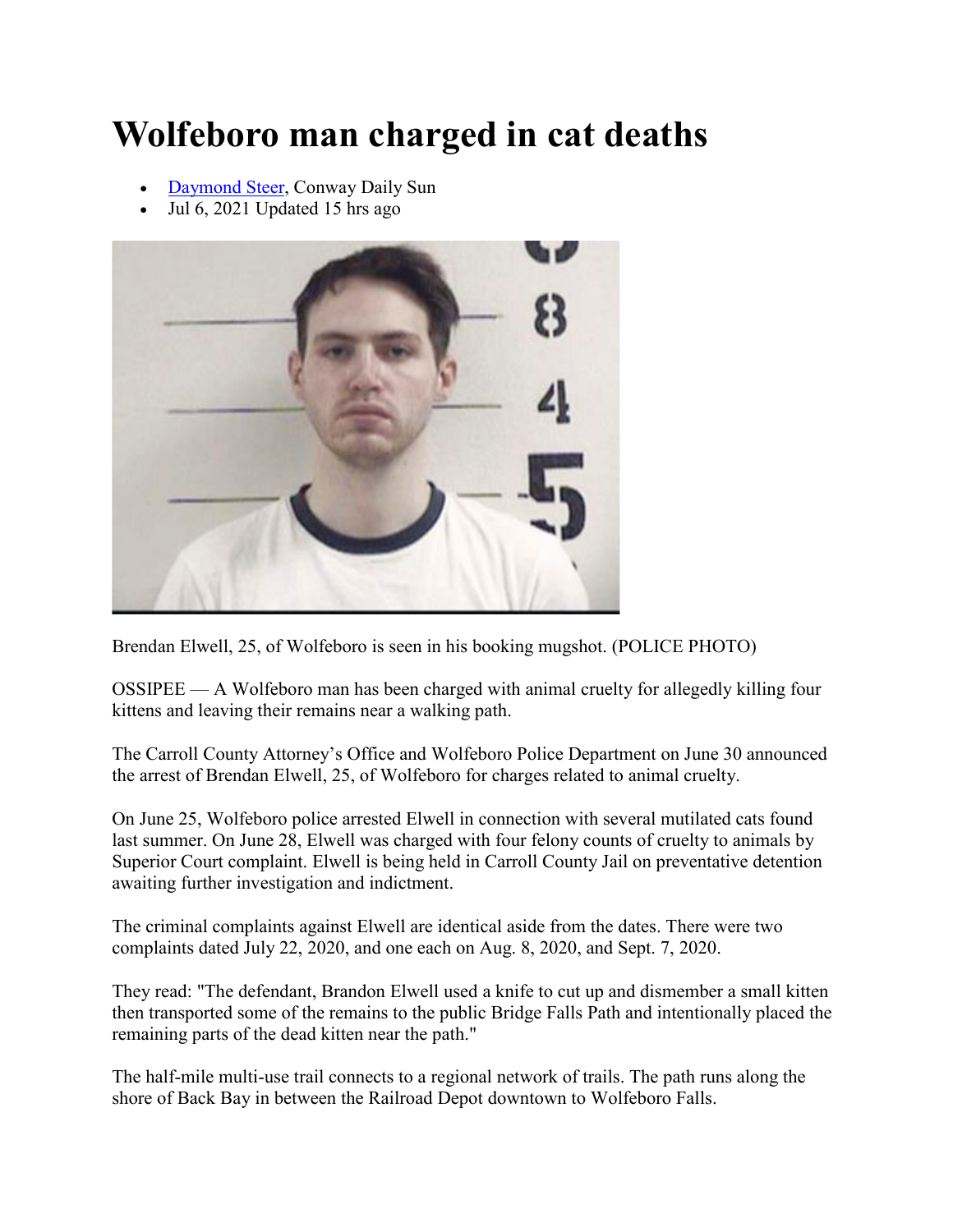Elwell waived arraignment on June 28 and entered not guilty pleas through his court-appointed attorney, Michael Zaino of Hampton.

The initial report of the dead kittens was made by a juvenile. Some remains were found behind some boulders between the Glendon Street Municipal Parking lot and Willow Street. The other kittens were discovered between the Glendon Street Parking lot and Center Street.

A probable cause statement filed by Staff Sgt. Guy Maloney of Wolfeboro police said a game camera in the area showed a man standing by the boulders at 2:22 a.m. on Sept. 7, 2020.

On April 21 of this year, police received a call from a Wisconsin man named Jeffrey Smith who grew up with Elwell in the Plainfield, Conn., area. Smith said Elwell had called and he initially didn't pick up the phone but called him back.

"Mr. Smith said when Mr. Elwell answered, Mr. Elwell was laughing and crying on the other end of the phone and stated he was becoming psychotic," said Maloney. "Mr. Elwell disclosed he had killed, skinned and dismembered kittens."

Elwell allegedly told Smith he got the kittens on Craigslist.

"Mr. Elwell stated he was the person who placed them in the park and that he has thrown them at cars while he has driven down the road. Additionally, Mr. Elwell stated he has thrown parts of the cats in the previous owners' yards."

Shown images from the game camera Smith identified the man as possibly being Elwell. He noted that the man was walking with his hands in his pockets as he knew Elwell does.

Police learned that Elwell provides armed security for Lakes Region Mental Health in Laconia.

On April 27, Smith told police Elwell was seeking to move to Wisconsin and he said he was concerned Elwell would not be caught. Maloney added that Smith said Elwell was seeking "bigger game" and working on getting a hunting license.

Carroll County Superior Court Judge Amy Ignatius issued a warrant for Elwell's arrest on June 11. He was arrested without incident in a parking lot behind TD Bank in Wolfeboro. On June 28, Ignatius found probable cause to believe Elwell committed the crimes.

Once at the police station in an interview room, Elwell allegedly admitted to Maloney he had been killing cats. He confirmed he got them through Craigslist and he started caring for them. But then after drinking alcohol, he decided to kill them.

"Mr. Elwell stated there were a lot of videos and pictures on his phone detailing what he did to the cats," said Maloney. "He said the contents on his phone would give the staff sergeant nightmares."